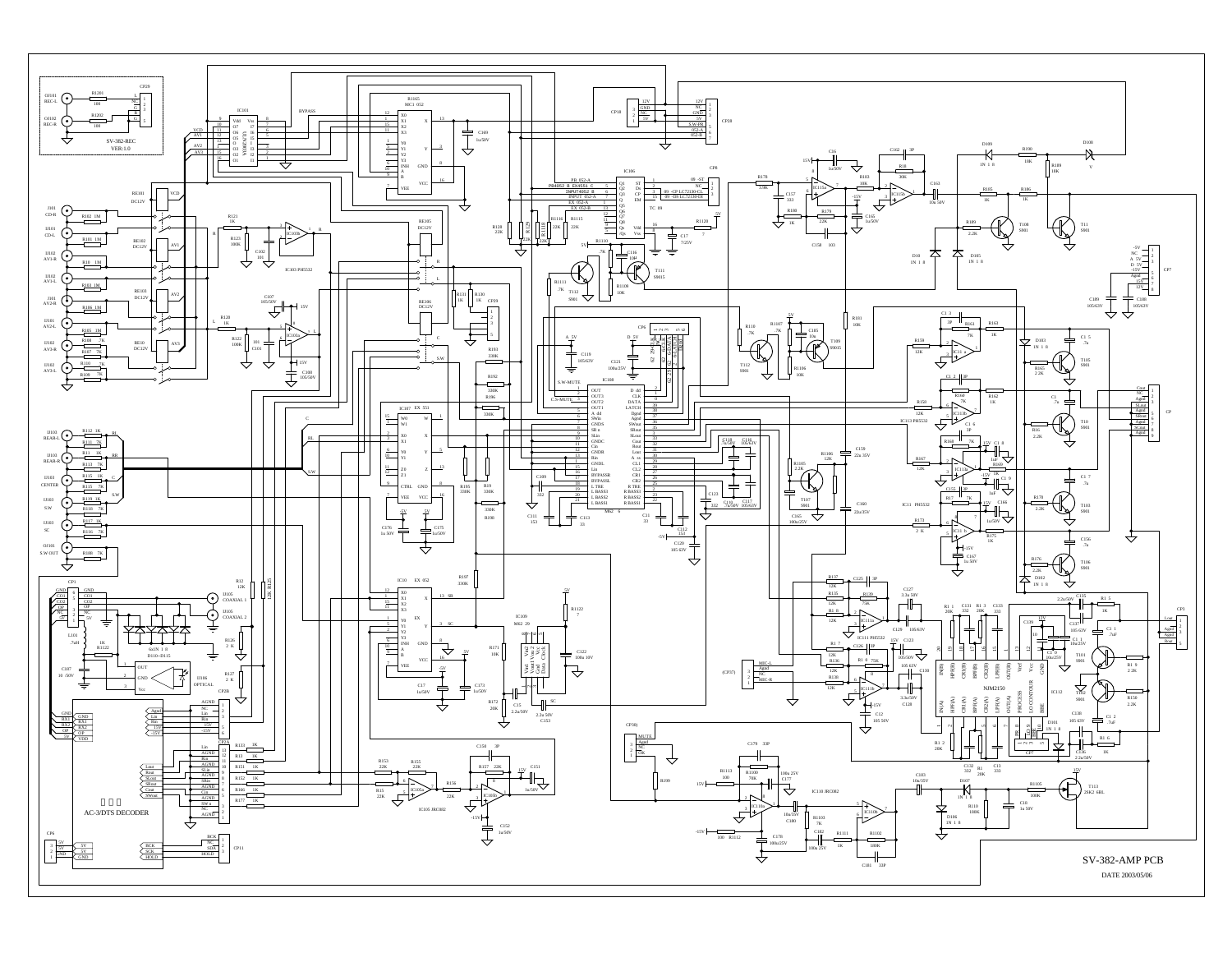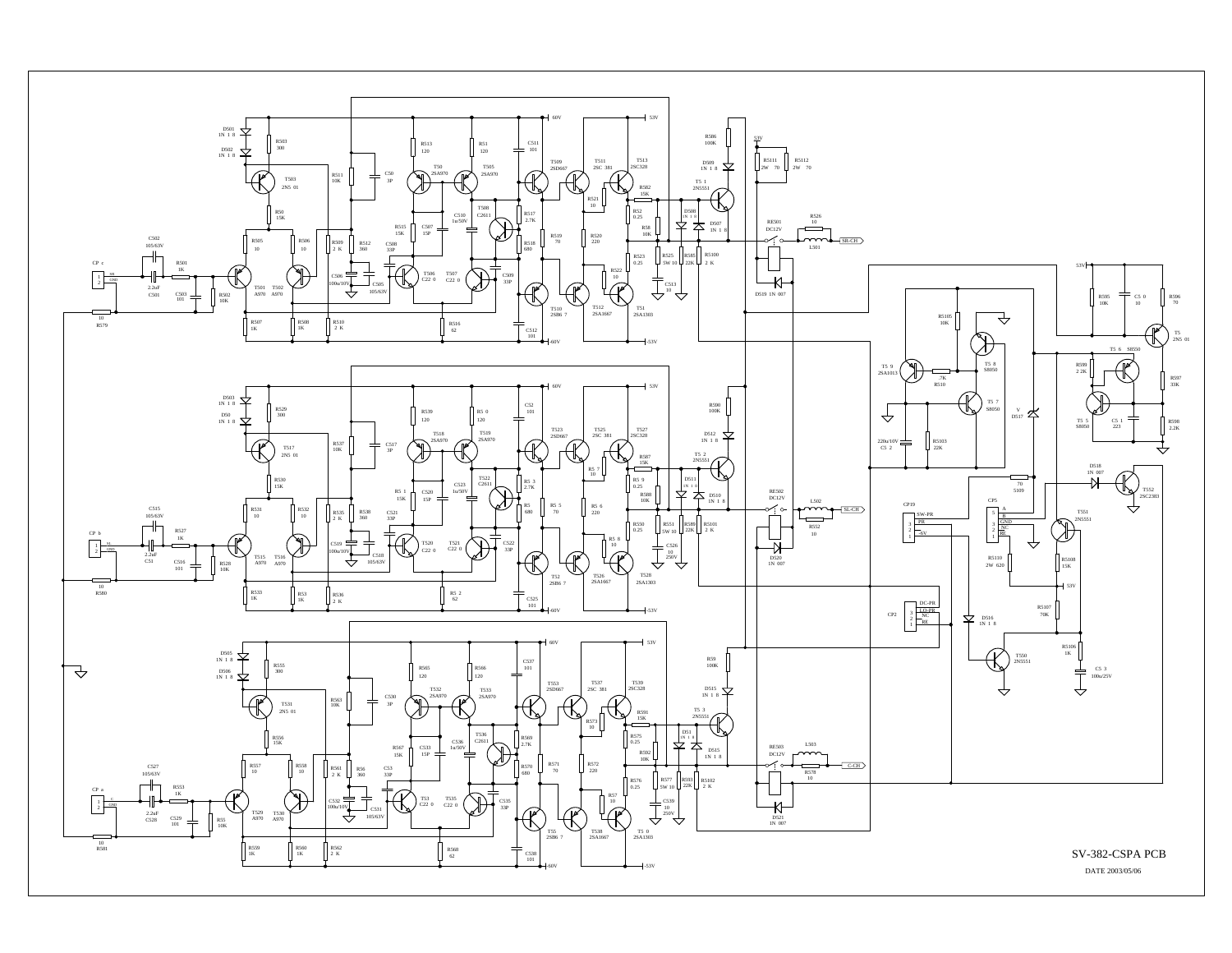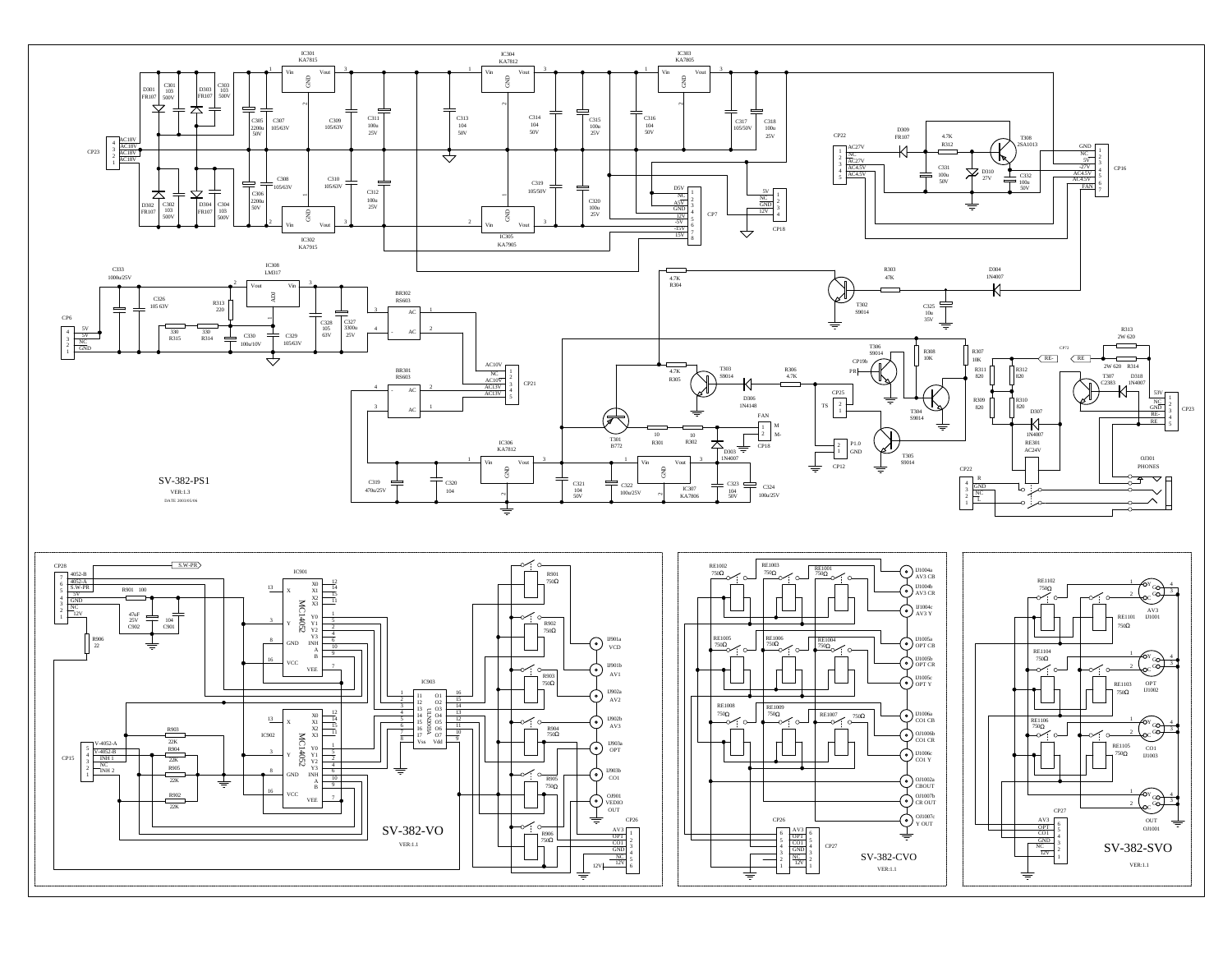

SV-382-PS2.PCB

DATE:2003/05/06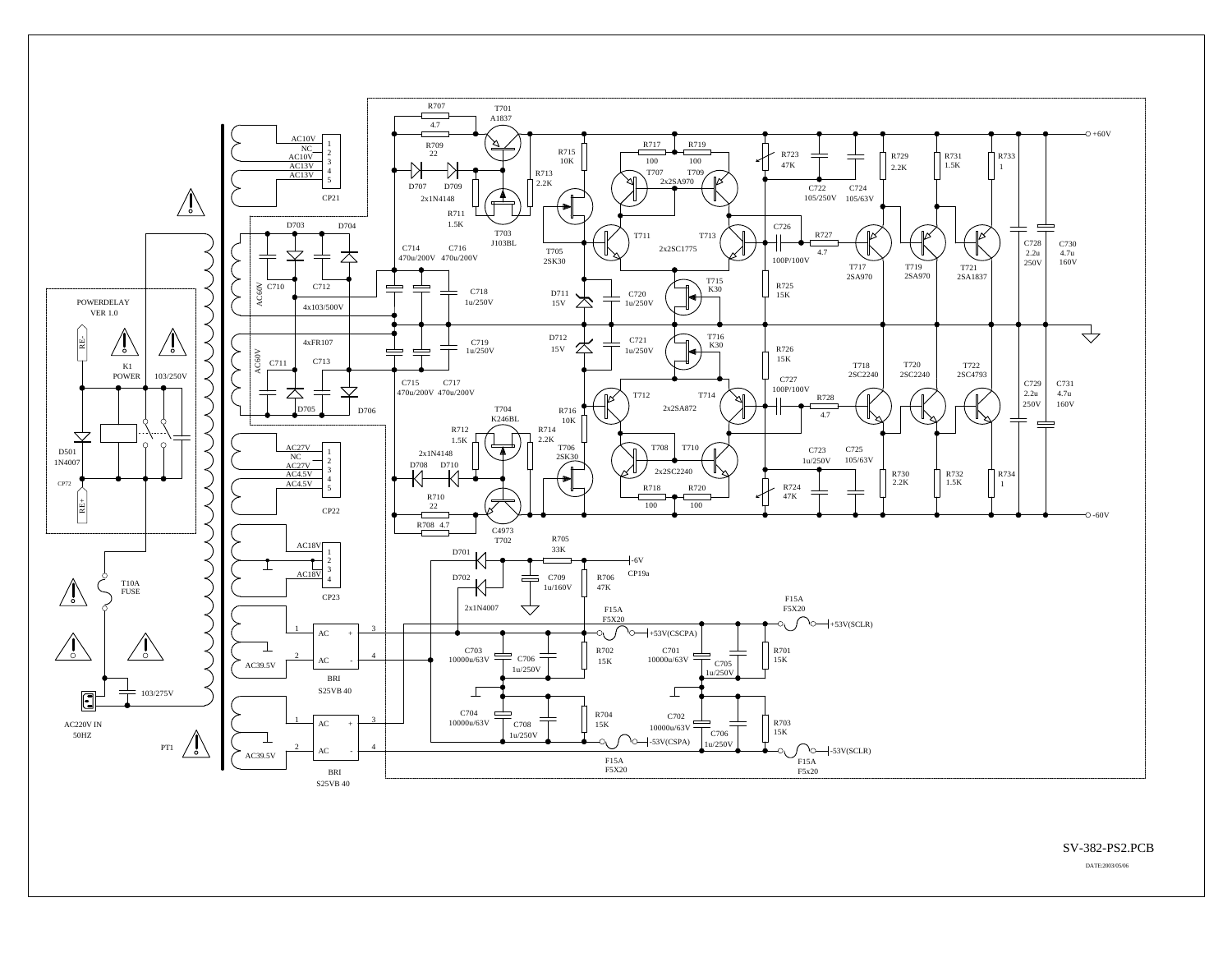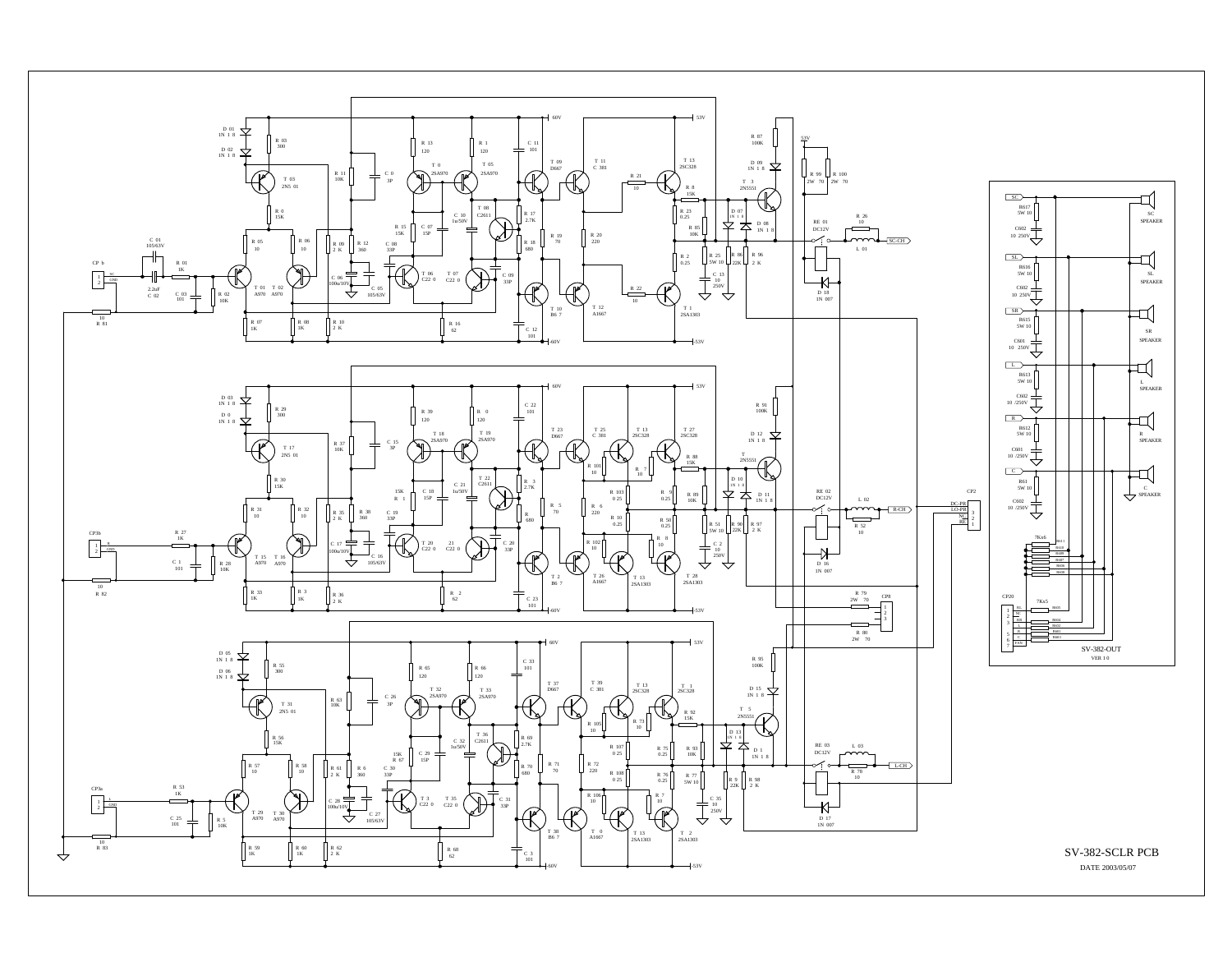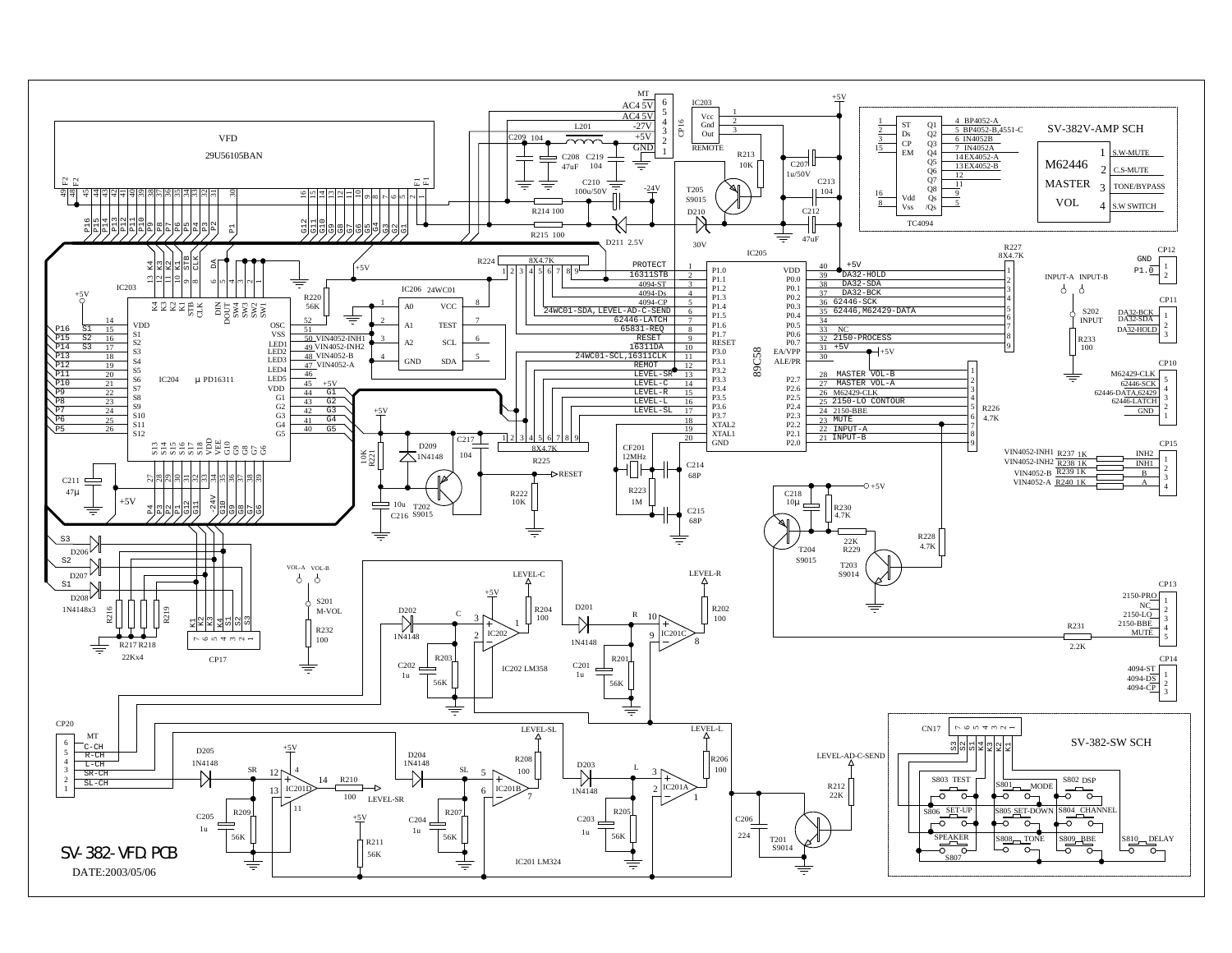### **Amplificateur audio vidéo intégré 6.1 canaux**

# *Mode d'emploi*



*Version française © A.V.COM 2004, tous droits réservés.*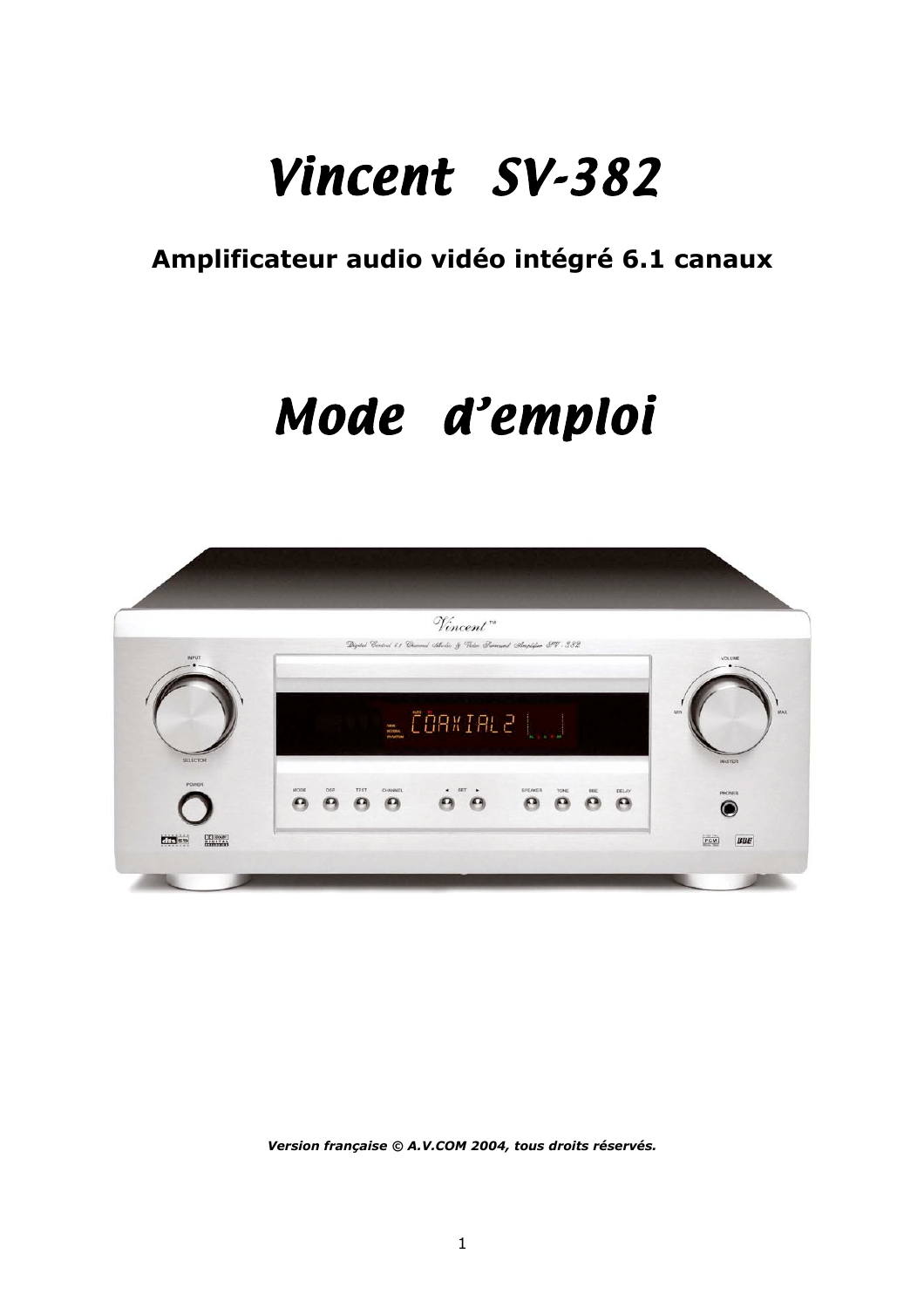#### Cher client.

Nous vous félicitons et vous remercions d'avoir choisi un amplificateur intégré home-cinéma Vincent. Avant toute utilisation, nous vous recommandons de lire attentivement ce mode d'emploi afin de profiter pleinement des possibilités et des grandes qualités offertes par ce produit.

Dans les pages qui suivent, vous trouverez une description complète de cet appareil ainsi que les procédures nécessaires à son paramétrage. Ces procédures décrites en détail obéissent à une certaine logique dont le but est de faciliter les opérations de réglages. Nous vous conseillons de les respecter à la lettre.

| Mises en garde:                                                                  |                                                                                                                                                                       |
|----------------------------------------------------------------------------------|-----------------------------------------------------------------------------------------------------------------------------------------------------------------------|
| $\sim$<br>$\blacksquare$<br>$\overline{\phantom{a}}$<br>$\overline{\phantom{a}}$ | Ne pas exposer l'appareil à un degré d'humidité excessif.                                                                                                             |
|                                                                                  | Ne pas utiliser dans un environnement excessivement<br>poussiéreux.                                                                                                   |
|                                                                                  | Ne pas utiliser à proximité d'une source de chaleur<br>importante.                                                                                                    |
|                                                                                  | Ne jamais démonter l'appareil : Cela pourrait entraîner un<br>risque d'électrocution et vous ferait perdre définitivement<br>le bénéfice de la garantie constructeur. |
|                                                                                  | Le constructeur se réserve le droit de modifier ses<br>produits sans préavis.                                                                                         |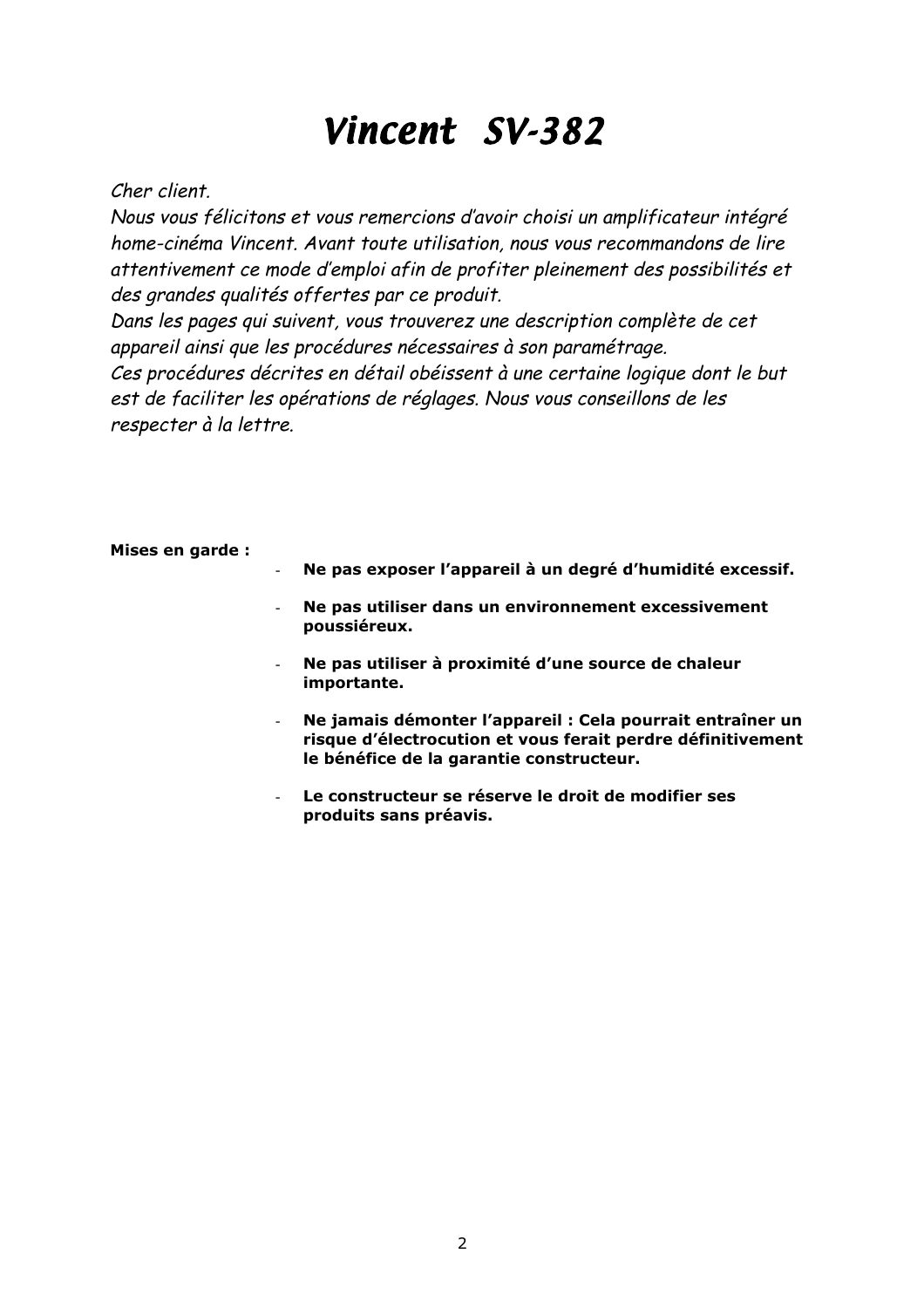### *Vincent SV-382: PANNEAU FRONTAL*



- *1: Sélection de source.*
- *2: Afficheur central.*
- *3: Réglage volume.*
- *4: Interrupteur Marche / Arrêt.*
- *5: Touche Mode (Stéréo, Stéréo élargie, Multicanal, etc.)..*
- *6: Touche DSP (processeur d'ambiances sonores).*
- *7: Touche Test (bruit tournant pour régler les niveaux sur les différents canaux).*
- *8: Touche Canal (sélection du canal pour réglage du niveau sonore indépendant).*
- *9: Touches Set (Balance G/D ou réglage du paramètre indiqué dans l'afficheur).*
- *10: Touche Speaker (sélection des voies pour paramétrage «Large», «Small», «No»).*
- *11: Touche Tone ( Grave, Aigu, Balance).*
- *12: Touche BBE (Correction du son selon trois modes).*
- *13: Touche Delay (réglage du retard sonore sur certains canaux).*
- *14: Prise casque (Jack 6,35 mm).*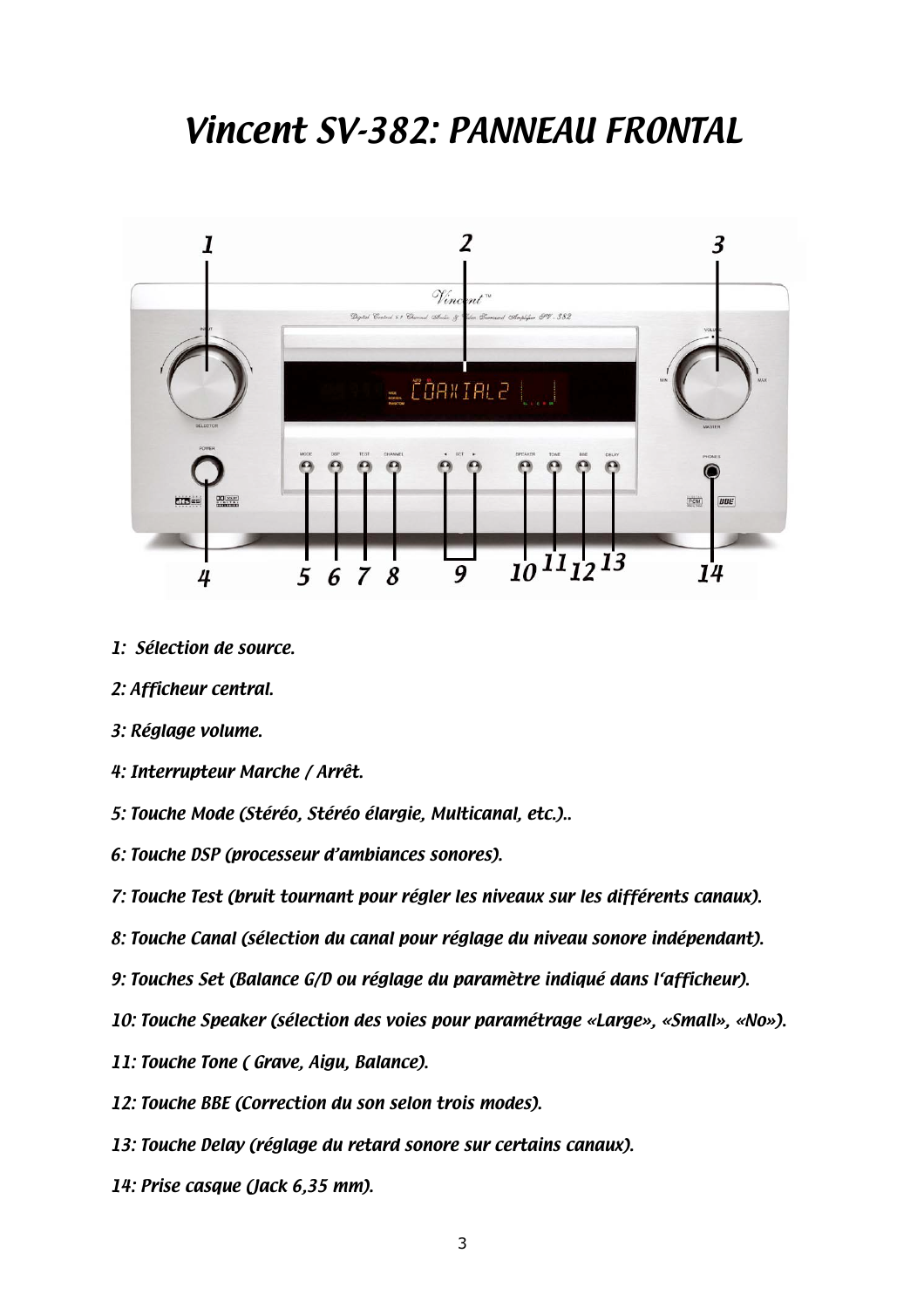### *Vincent SV-382: PANNEAU ARRIERE*



- *S1: Sortie haut-parleur canal central avant.*
- *S2: Sortie haut-parleur canal avant droit.*
- *S3: Sortie haut-parleur canal avant gauche.*
- *S4: Sortie haut-parleur canal central arrière.*
- *S5: Sortie haut-parleur canal arrière droit.*
- *S6: Sortie haut-parleur canal arrière gauche.*
- *A1: Entrée audio analogique VCR/CD.*
- *A2: Entrée audio analogique AV1.*
- *A3: Entrée audio analogique AV2.*
- *A4: Entrée audio analogique multicanale directe = AV3.*
- *A5: Sortie Subwoofer.*
- *A6 1&2: Entrées audio numériques coaxiales 1&2.*
- *A7: Entrée audio numérique optique.*

*- C1 à C7: Entrées vidéo composites associées aux entrées audio (A1 à A7) de mêmes numéros*

*(C1 est couplée avec A1, C2 avec A2, etc.). - Cout: Sortie vidéo composite.*

*- SY4, SY7, SY6: Entrées vidéo S-Vidéo et YUV associées aux entrées audio de même numéro.*

*- Syout: Sorties vidéo S-Vidéo et YUV.*

*- GND: Commutateur de mise à la masse du châssis.*

*- A Tape Out: Sortie audio analogique pour magnéto (Tape).*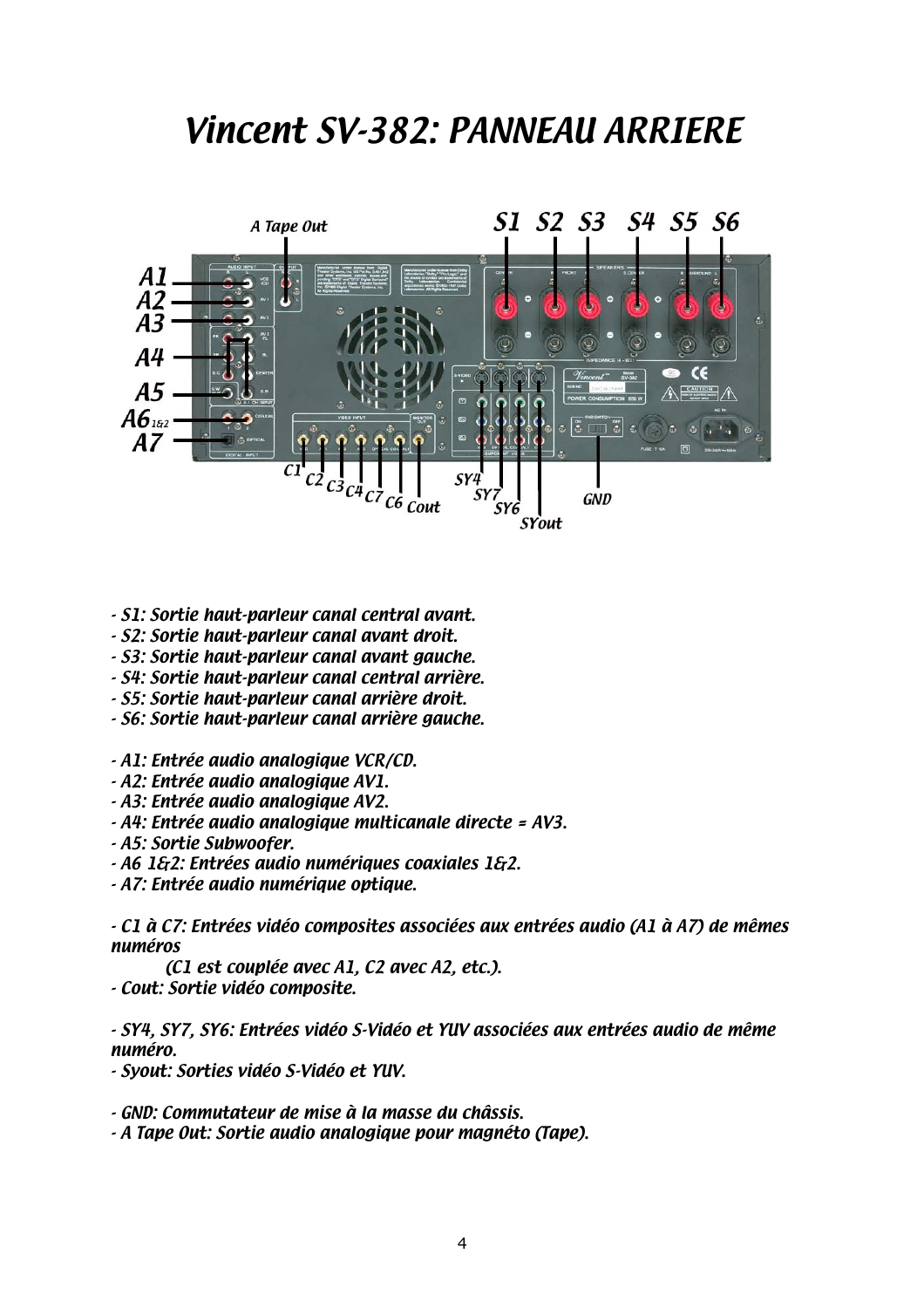### Vincent SV-382: Télécommande

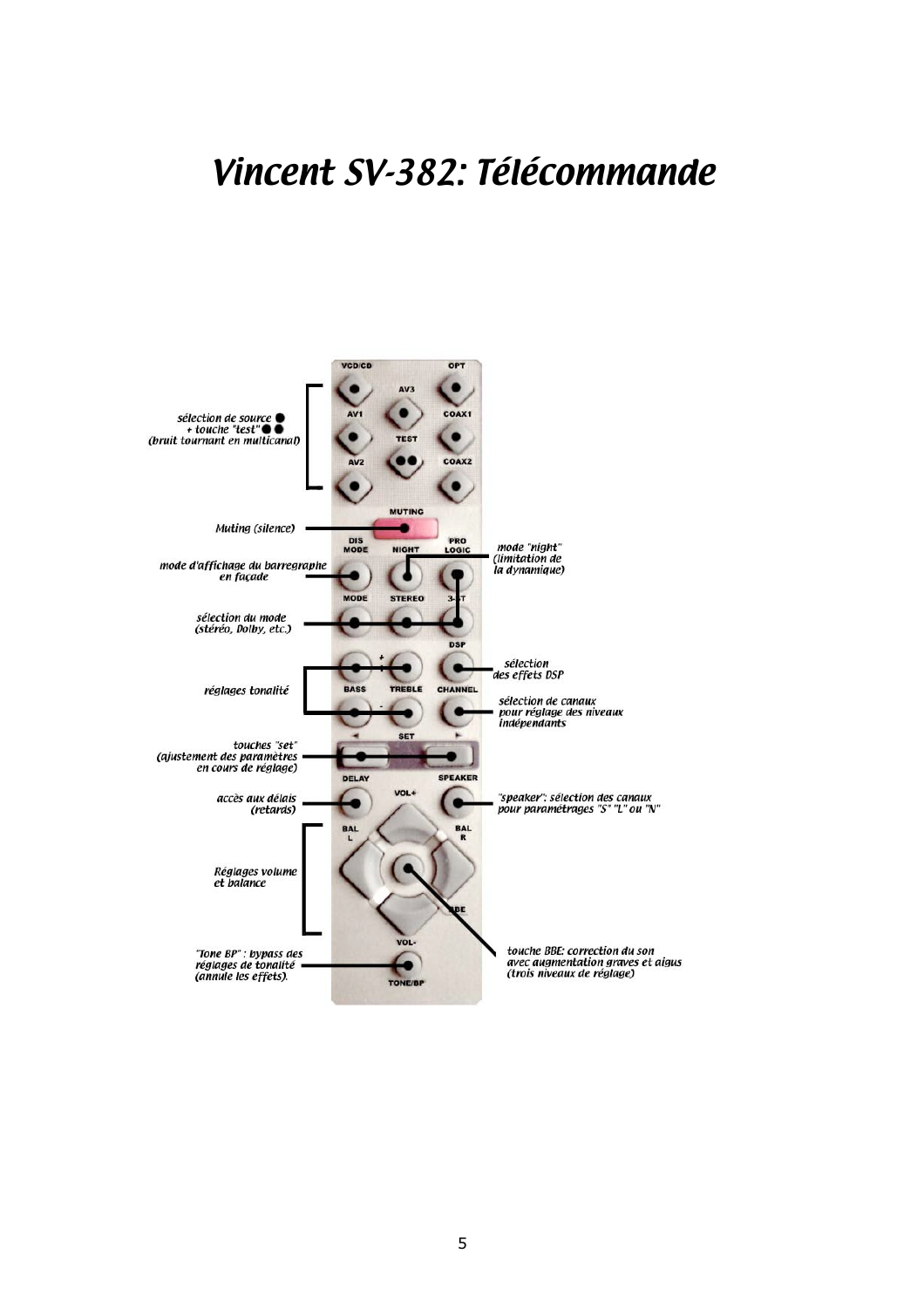#### *MISE EN ROUTE.*

. Après avoir relié toutes les enceintes et les sources de votre système au SV-382, la mise en route s'effectue à l'aide de l'interrupteur M/A (Marche/Arrêt) en façade.

. L'appareil ne dispose pas de fonction « veille », il est soit totalement éteint, soit allumé. Son extinction ne peut pas se faire depuis la télécommande : il faut utiliser la touche M/A en façade.

. A l'allumage, le volume se configure automatiquement sur –60 dB mais l'appareil conserve en mémoire la dernière source sélectionnée avant extinction. De même, tous les réglages « mode », et les paramétrages des haut-parleurs du système sont stockés en mémoire.

. Tous les réglages et possibilités de paramétrages de l'appareil peuvent être effectués depuis le panneau frontal ou la télécommande. Pour un repérage plus aisé, les noms des touches sont identiques.

. A la première utilisation, il est nécessaire de paramétrer votre amplificateur en fonction du système d'enceintes que vous utilisez, afin d'exploiter correctement ses possibilités.

**NOTE** : Lorsqu'il est utilisé avec une source audio numérique, l'appareil détecte automatiquement le type de signal en entrée (PCM 44.1 kHz ; Dolby Digital, etc.). Lorsque le type de signal change (passage du menu au film, par exemple), ou après un silence total sur le disque source, l'appareil peut effectuer une recherche automatique de type de signal et produire un silence (muting) de quelques secondes. Ce phénomène tout à fait normal évite les bruits de commutations (Clics) dangereux pour les enceintes.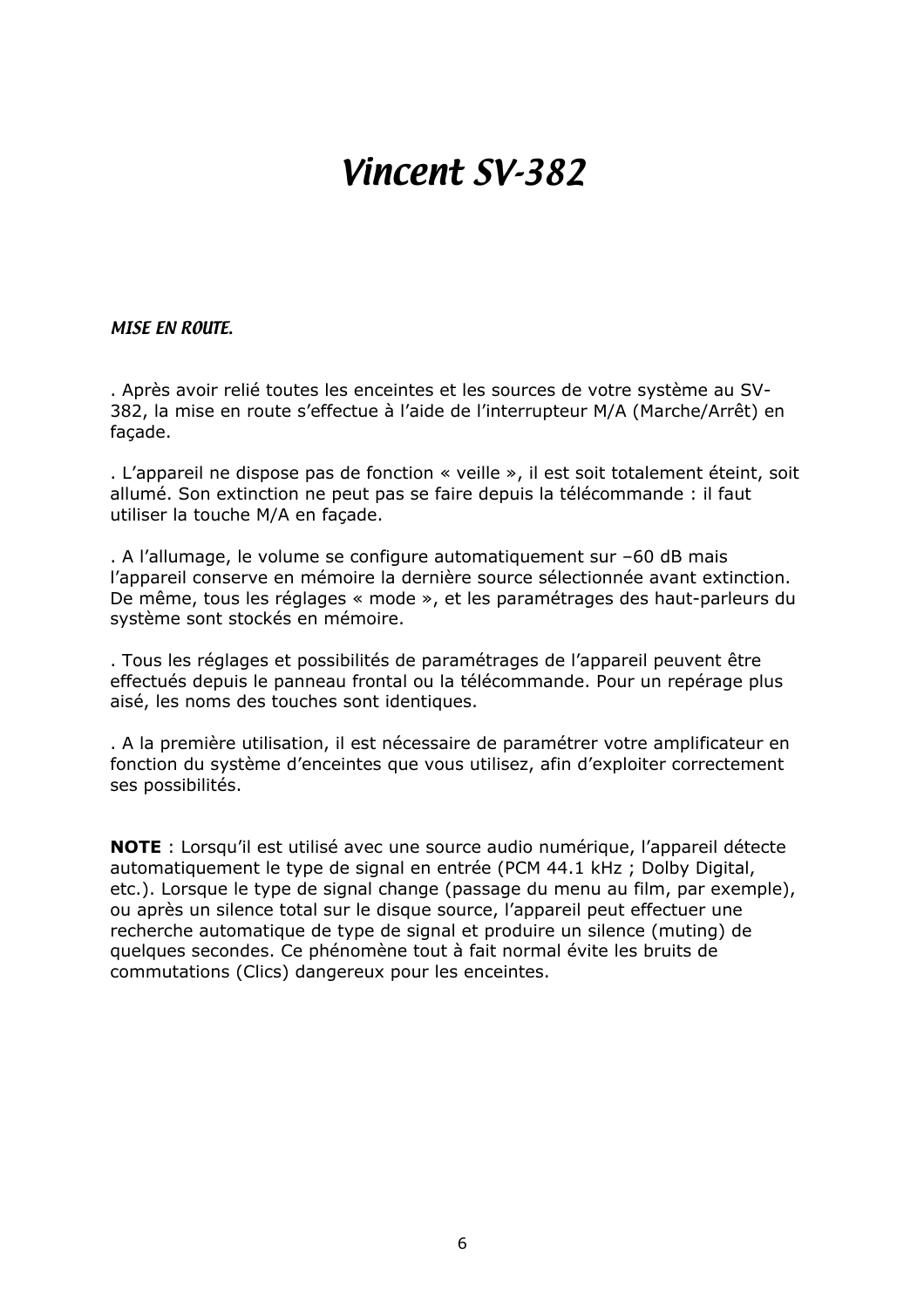#### *Configuration «pas à pas».*

**Note importante** : *Les processeurs et amplis intégrés Vincent n'utilisent pas de fonction d'affichage à l'écran OSD (On Screen Display). En effet, tous les réglages s'effectuent facilement, en lisant simplement les indications portées sur l'afficheur central de l'appareil. Il n'est pas nécessaire de brancher et d'allumer un diffuseur d'images pour paramétrer votre processeur ou votre amplificateur intégré Vincent. Le paramétrage complet d'un ampli ou processeur home-cinéma Vincent nécessite un ordre précis dans les opérations que nous vous décrivons ci-après. Le non respect de cet ordre peut générer des messages d'erreur (« ERROR ») si l'on tente d'intervenir sur un paramètre de façon aléatoire.*

Avant de procéder à tout réglage ou paramétrage de votre SV-382, vous devez le renseigner sur le nombre et le type d'enceintes que vous utilisez.

#### . **Pressez une fois la touche « SPEAKER »** (façade ou télécommande).

L'afficheur indique « *FRONT* » suivi de la lettre « *S* » (Small) ou « *L* » (Large).

L'indication FRONT signifie que vous avez sélectionné les enceintes principales (avant) du système.

Les touches « SET » permettent de paramétrer les canaux en mode « S » (Small) ou  $\ll L \gg$  (Large).

- Si vos enceintes sont de taille suffisante pour restituer un bon niveau dans le grave, sélectionner « L ». Les enceintes fonctionnent de façon « normale » en restituant toute la bande de fréquences.
- Si les enceintes sont de type satellite, sélectionnez « S ». Dans ce cas, un filtre interne à l'appareil coupe le grave sur les enceintes et le renvoie vers le caisson (sortie « Subwoofer »).

#### **. Pressez une nouvelle fois la touche « SPEAKER ».**

L'afficheur indique « *Center* » suivi de la lettre « *S* », « *L* » ou « *N* » (None). Vous vous apprêtez, ici, à paramétrer la voie centrale avant. A l'aide des touches « SET », sélectionnez le mode « L », « S » ou « N » (mode « N » si vous ne disposez pas d'enceinte centrale).

#### **. Pressez une nouvelle fois la touche « SPEAKER ».**

L'afficheur indique « *Rear* » (canaux arrière) suivi de la lettre « S », « L », ou « N ». Même remarque et même procédure de paramétrage que pour la voie centrale avant. On remarque que ce réglage est valable pour les trois enceintes arrière.

#### **. Pressez une nouvelle fois la touche « SPEAKER ».**

L'afficheur indique « *Subwoofer* » suivi de la lettre « *Y* » (Yes) ou « *N* » (no). Sélectionnez « Y » si vous disposez d'un caisson et « N » si votre système n'en dispose pas. On note que si les canaux avant principaux du système sont paramétrés sur « Small », le subwoofer se met automatiquement sur « Y » (Yes).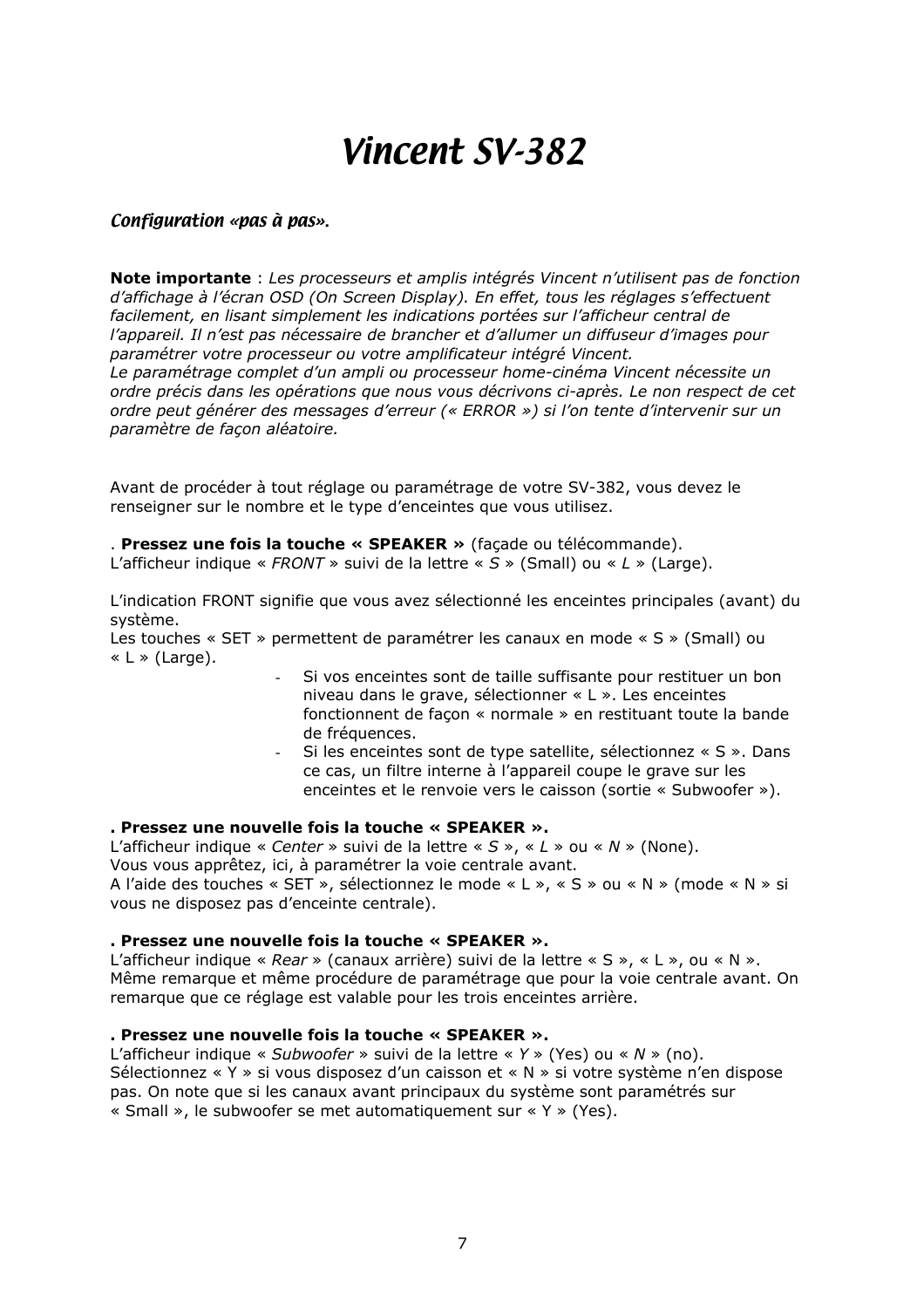#### **. Paramétrage du mode.**

En fonction de l'utilisation que vous prévoyez pour votre amplificateur, vous devez sélectionner un mode, Stéréo ou Multicanal. En pressant une ou plusieurs fois la touche « Mode », vous sélectionnez les fonctions « Stéréo » (2 canaux), puis « 3-Stéréo » (stéréo élargie avec voie centrale plus canaux avant G et D), puis « Pro-Logic » (5.1 canaux), puis « Pro-Logic II » (6.1 canaux).

. Les modes disponibles dépendent du paramétrage effectué pour les enceintes. Par exemple, si les enceintes centrale et arrière sont sur « N » (none), seul le mode stéréo est disponible.

. En modes « Pro-Logic » et « Pro-Logic II », l'appareil détecte automatiquement le type de signal et se commute tout seul sur « Dolby Digital » ou « DTS » (sous réserve que le lecteur DVD sorte le bon signal : configurer « Audio out SPDIF/RAW » pour un lecteur Vincent)). En cours de lecture de signaux DTS et Dolby Digital, l'action de la touche mode permet de passer en restitution Dolby Digital EX (6.1 canaux) ou DTS ES (6.1).

#### **. Réglages des délais**

*Les différentes enceintes de votre système ne sont pas forcément à la même distance de votre point d'écoute. Souvent, les voies arrière sont plus proches de vous que les enceintes frontales. De même, la voie centrale avant est souvent un peu plus près de vous que les voies gauche et droite. L'idéal, pourtant, est que vous perceviez exactement en même temps le son issu de chaque enceinte. Pour pallier ces écarts de distances, il est nécessaire de retarder le son émis par les enceintes les plus proches de vous.*

. En mode Dolby-Pro-Logic le retard ne peut s'appliquer qu'aux canaux arrière. Il peut aller de 15 à 30 ms.

. En Dolby Digital ou DTS, un retard peut également s'appliquer à la voie centrale avant, entre 0 et 5 ms (de 0 à 15 ms pour les canaux arrière).

#### Calcul du retard à appliquer :

*Mesurez la distance entre le point d'écoute et les voies avant, entre le point d'écoute et la centrale puis entre le point d'écoute et les canaux arrière. Reportez les valeurs sur une feuille et calculez les écarts de distance. Sachant que la vitesse du son est d'environ 340 m/s, une milliseconde (ms) correspond à une compensation de distance de 34 cm (3 ms pour compenser un mètre d'écart).*

*Exemple : Si les voies avant sont à 3m du point d'écoute et que les canaux arrière sont à 2m, l'écart en distance vaut 3-2 = 1 mètre. Il faut alors appliquer un retard de 3 ms aux canaux arrière.*

#### **. Réglage des niveaux relatifs entre les canaux**

. En pressant la touche « canal » une ou plusieurs fois, on accède successivement aux paramétrages de niveaux indépendants pour chaque canal. Lorsque le canal que l'on veut corriger est ainsi sélectionné, il suffit de presser l'une des touches « Set » pour modifier le niveau sonore (après avoir quitté le mode test).

. En pressant la touche « test », le processeur génère un bruit rose tournant qui alimente successivement toutes les enceintes et le caisson du système. Ce bruit permet de régler le niveau sur chaque canal en temps réel en pressant les touches « SET + ou SET - » (pur les canaux avant G et D, le réglage intervient sur la balance).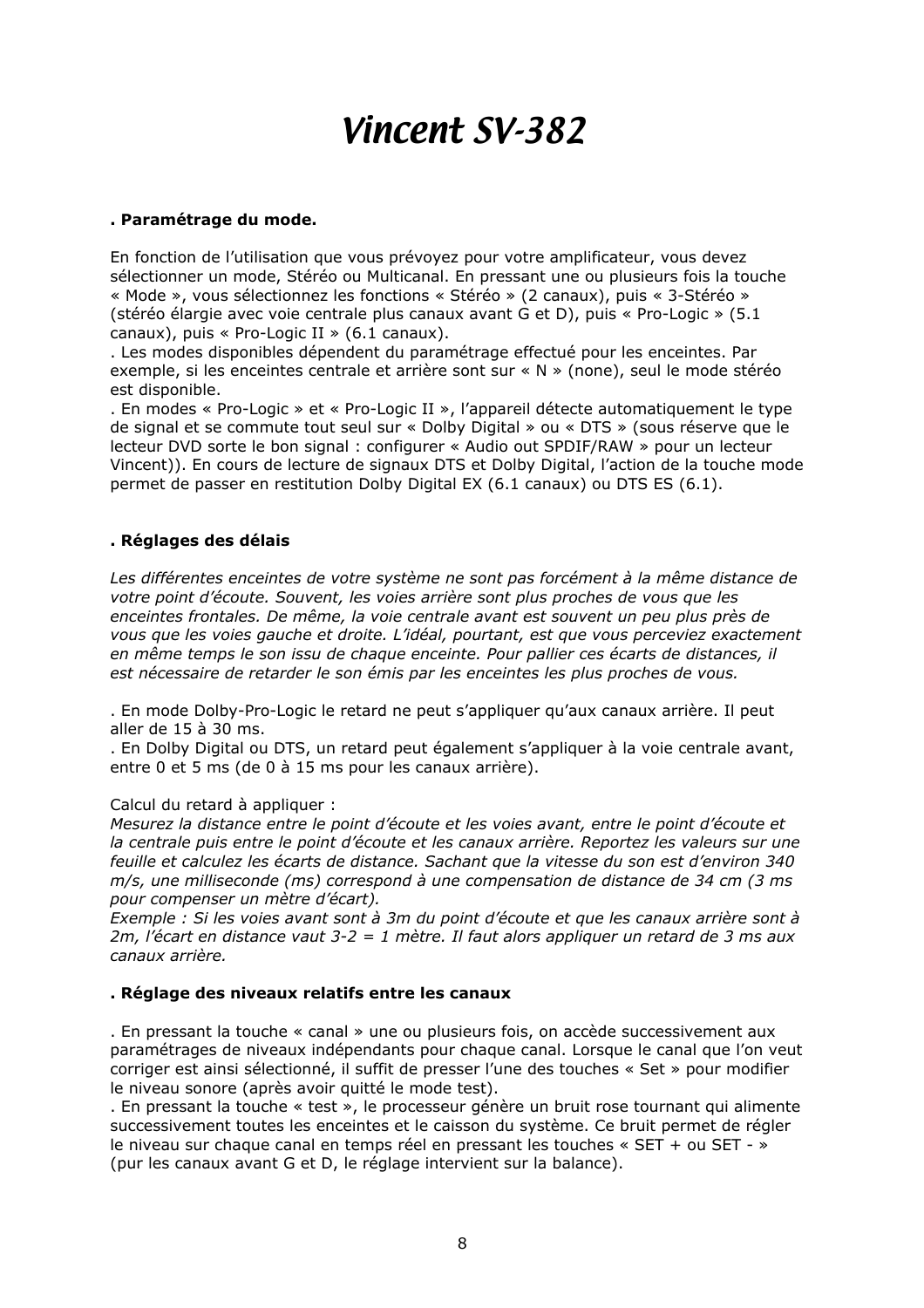#### *En cours d'utilisation.*

En cours d'utilisation de votre appareil, vous pouvez intervenir sur de nombreux paramètres comme le mode (pour passer de multicanal en stéréo, par exemple), le niveau relatif entre les canaux, les délais, etc. En complément, nous vous fournissons une liste des principales possibilités de l'appareil afin que vous puissiez l'utiliser au maximum de son potentiel.

**. Bouton « DSP »** : active la fonction DSP qui simule des environnements ou ambiances sonores (huit modes : Live, Hall, Pops, Simu, Disco, Class, Matrix, Rock).

**. Boutons « Tone »** : correction de tonalités grave et aiguë.

**. Bouton « Tone/BP »** : Bypass de la fonction « tone ». Coupe l'effet des correcteurs de tonalité pour une restitution linéaire. Presser la touche une nouvelle fois pour réactiver les correcteurs.

. **Bouton « DIS MODE »** : Dans l'afficheur central, chaque canal est accompagné d'un petit barregraphe (vu-mètre à diodes) qui s'active au rythme des informations sonores. La touche « Dis Mode » permet de sélectionner le mode d'affichage de ces barregraphes (trois modes : Level 1, Level 2, Level 3).

**. Bouton « Night »** : Diminution de la dynamique pour ne pas perturber le voisinage lors d'écoutes tardives. L'intelligibilité des dialogues est conservée mais les impacts violents sont moins marqués. Attention : La source doit être spécifiquement encodée pour que ce mode soit accessible.

**. Bouton « BBE » :** Sélection des trois modes « BBE » de correction de la réponse en fréquence (BBE Mode 1, Mode 2 et Mode 3). La correction BBE modifie la réponse dans le grave et dans l'aigu dans des proportions variables (suivant le mode). Le son est plus clair, plus dynamique, plus « puissant ».